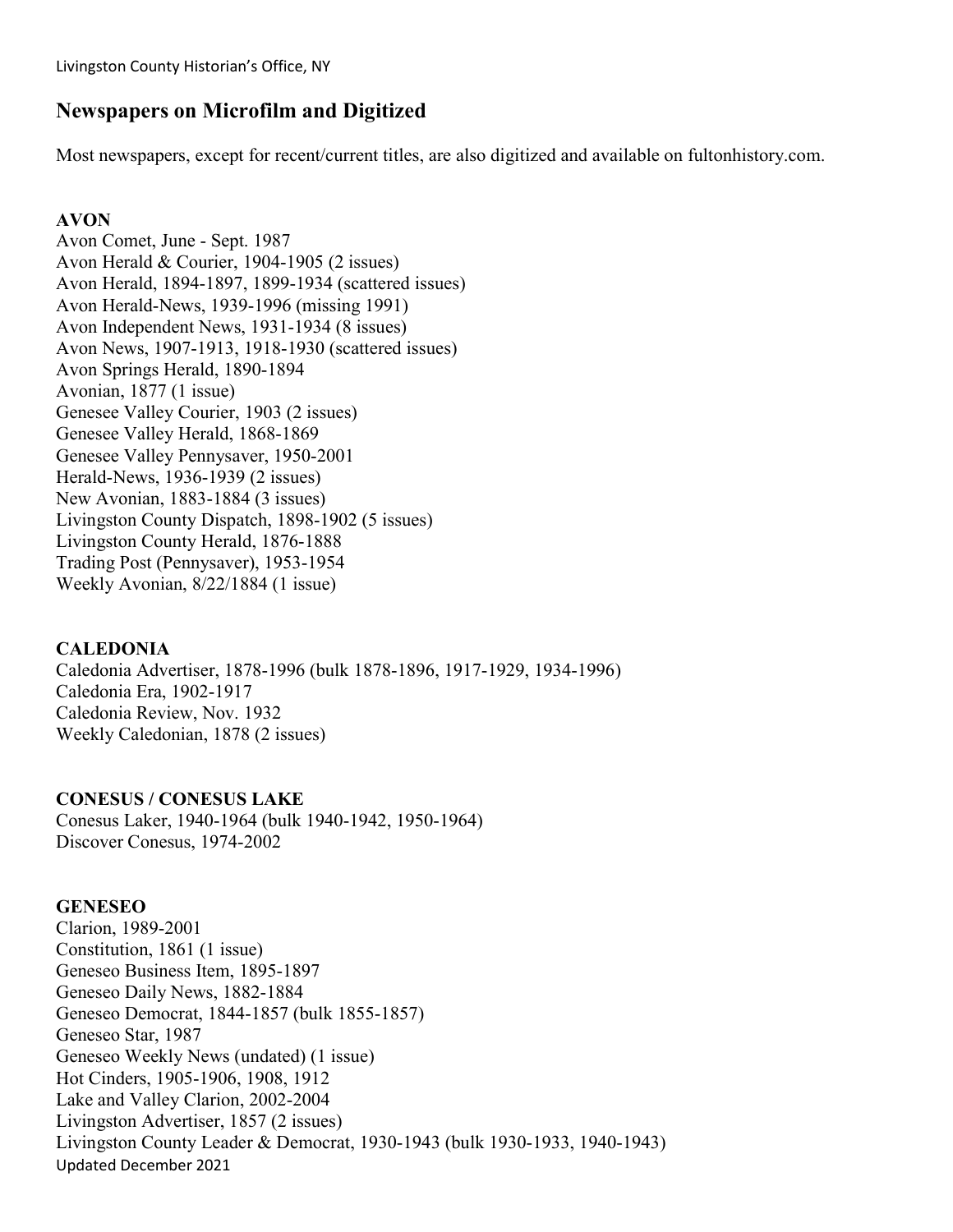Livingston County Historian's Office, NY

Livingston County Leader & Republican, 1979-1983 Livingston County Leader, 1934-1997 (bulk 1934-1939, 1944-1978, 1984-1997) Livingston County News, 1989-present (missing 2007) Livingston Courier, 1832-1833 Livingston Democrat, 1834-1929 (bulk 1836-1837, 1887-1890, 1901-1929) Livingston Journal, 1823- 1834 (bulk 1828-1834) Livingston Progress, 1888 Livingston Register, 1824-1840 Livingston Republican, 1837-1979 Ontario Gazette and Geneseo Advertiser, 1801 (Canandaigua) (1 issue) Union Citisen, 1877-1883 (bulk 1877-1878)

#### LEICESTER

Cuylerville Telegraph, 1848 (1 issue) Genesee Farmer, 1817 (1 issue) Livingston Gazette, 1822 (2 issues) Livingston Gazette and Moscow Advertiser, 1821 (3 issues) Moscow Advertiser, 1818 (1 issue) Moscow Advertiser and Genesee Farmer, 1818-1819 (5 issues)

#### LIMA

Bazar Journal, 1882 (1 issue) Daily Recorder, 1880 (5 issues) Journal of the Fair, 1879-1909 (5 issues) Genesee Valley Gazette, 1855 (1 issue) Lima Holiday Visitor, 1913 (1 issue) Lima Recorder, 1870-1989 (bulk 1913-1989) Lima Weekly Journal, 1860 (1 issue) Mendon-Honeoye Falls-Lima Sentinel, 2012-2013 Sentinel, 1991-2004 Town News, 1890 (1 issue)

#### LIVONIA

Bungtown Bugle, 1901, 1909 (4 issues) Livonia Gazette, 1875-1996

#### MT. MORRIS

Livingston County Whig, 1848 (1 issue) Livingston Union, 1856, 1861-1862 Mt. Morris Enterprise, 1875-1996 (bulk 1875-1884, 1893-1904, 1924-1996) Mt. Morris Spectator, 1834 -1837, 1845 Mt. Morris Union, 1881-1909 Picket Line Post & Mt. Morris Union, 1951-1959 Picket Line Post, 1903-1950 (missing 1910) Union and Constitution, 1861-1866, 1869-1881

Updated December 2021